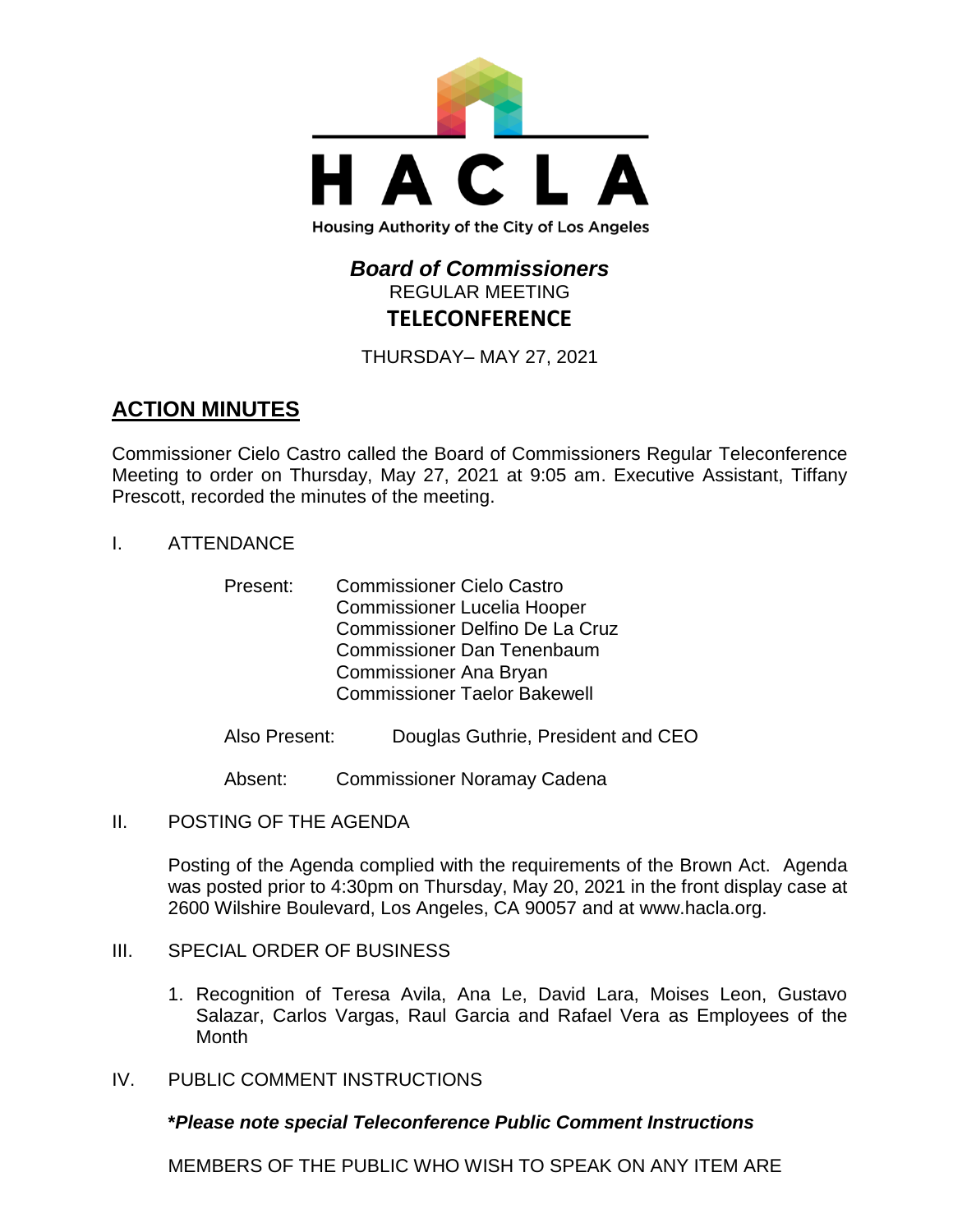REQUESTED TO SUBMIT A **WRITTEN COMMENT** TO THE BOARD SECRETARY FOR EACH ITEM THEY WISH TO ADDRESS. **THE DEADLINE FOR WRITTEN COMMENTS IS WEDNESDAY, MAY 26, 2021 AT 12:00PM. ALL WRITTEN COMMENTS SHOULD BE SUBMITTED VIA EMAIL TO [TIFFANY.PRESCOTT@HACLA.ORG.](mailto:TIFFANY.PRESCOTT@HACLA.ORG) PLEASE MAKE SURE EMAIL INCLUDES NAME, AGENDA ITEM NUMBER, AND ADDRESS/ORGANIZATION FOR WHOM YOU REPRESENT. WE ALSO ASK THAT ALL COMMENTS BE LIMITED TO 500 WORDS OR LESS.** THE SECRETARY WILL PROVIDE ALL WRITTEN COMMENTS TO THE BOARD FOR REVIEW PRIOR TO THE MAY 27, 2021 BOC MEETING. THE SECRETARY WILL ALSO READ EACH PUBLIC COMMENT INTO THE RECORD AT THE TIME THE ITEM IS CONSIDERED.

THE PURPOSE OF PUBLIC COMMENT IS TO ALLOW THE PUBLIC TO ADDRESS THE BOARD AND THE BOARD IS INTERESTED IN HEARING FROM MEMBERS OF THE PUBLIC, STAKEHOLDERS AND INTERESTED PARTIES. HOWEVER, SPEAKERS ARE ASKED TO EXERCISE COURTESY AND CONSIDER THE RIGHTS OF OTHER SPEAKERS BY ADHERING TO THE SPECIAL TELECONFERENCE PUBLIC COMMENT INSTRUCTIONS AND IF POSSIBLE REFRAIN FROM UNNECESSARY REPETITION IN THEIR COMMENTS.

# V. PRESIDENT AND CEO ADMINISTRATIVE REPORT

1. Monthly Oral Report

#### VI. BOARD BUSINESS ITEMS

- A. Items for Discussion
	- 1. Election of the Vice Chairperson of the Board of Commissioners
	- Contact: James Johnson, General Counsel
	- Action: **Commissioner Dan Tenenbaum elected as Vice Chairperson**
	- Motioned: Commissioner Lucelia Hooper made a motion to elect Commissioner Dan Tenenbaum as Vice Chairperson of the Board of Commissioners
	- Seconded: Commissioner Delfino De La Cruz

*5 AYES, 0 NAYS, 1 ABSTENTION (D. Tenenbaum), 1 ABSENT (N. Cadena), Motion Carried*

2. Appointment of One Commissioner of the Housing Authority of the City of Los Angeles to Fill a Vacancy on the Boards of Directors of LOMOD Bunker Hill Housing Development Corporation, Housing Opportunity Corporation, Los Angeles LOMOD West, Inc., Los Angeles LOMOD South, Inc., La Cienega LOMOD , Inc., New Vision Assets, Inc., Los Angeles Section 8 Apperson LOMOD Corporation-8, Los Angeles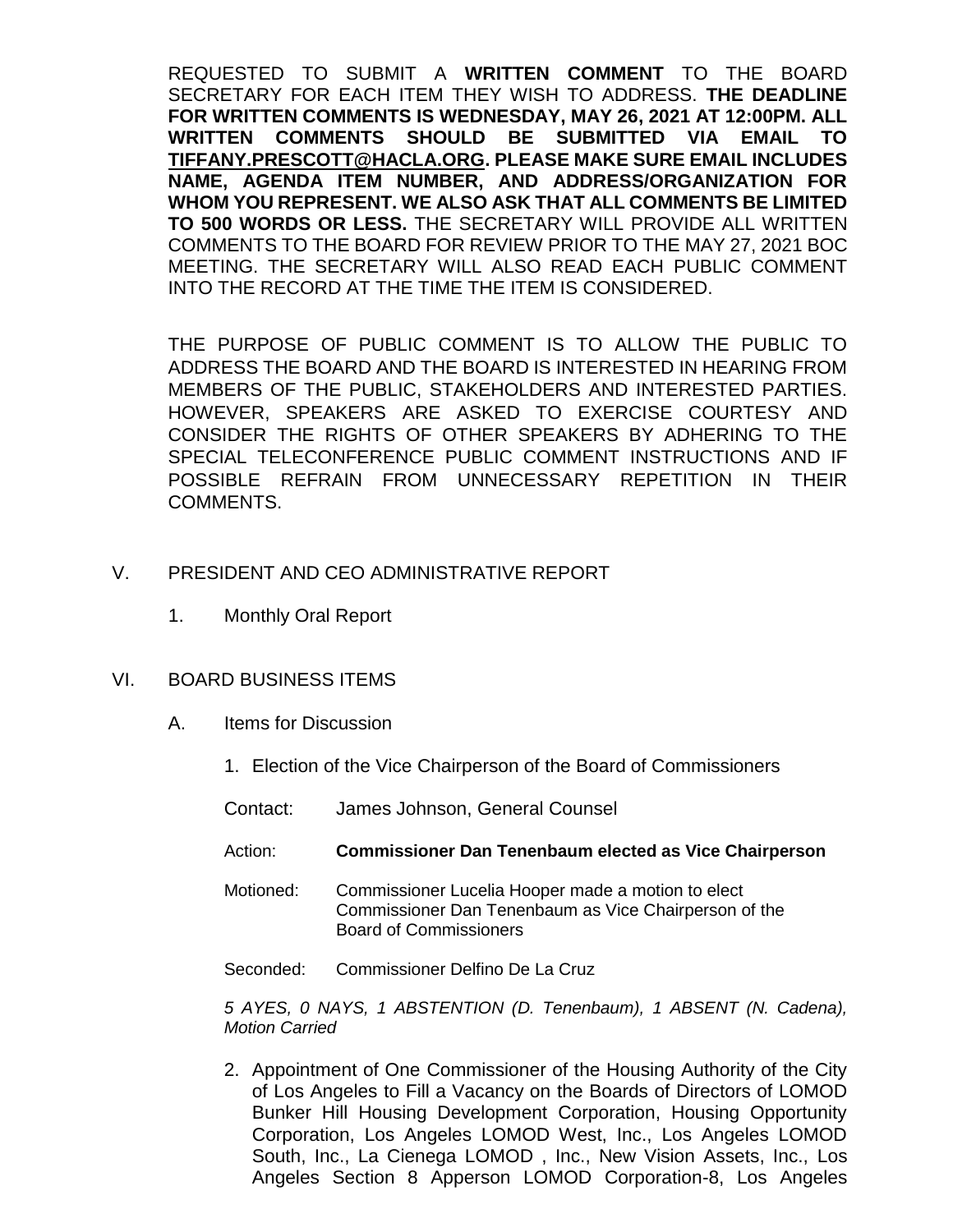Section 8 Browning LOMOD Corporation-3, Los Angeles Section 8 Coronado LOMOD Corporation-2, Los Angeles Section 8 Jefferson LOMOD Corporation, Los Angeles Section 8 Juanita LOMOD Corporation-8, Los Angeles Section 8 Manhattan LOMOD Corporation-5, and Los Angeles Section 8 Simpson LOMOD Corporation-6 (Collectively, The "Corporations")

- Contact: Tina Smith-Booth, Director of Asset Management
- Action: Commissioner Cielo Castro appointed Commissioner Dan Tenenbaum to Fill a Vacancy on the Boards of Directors of LOMOD Bunker Hill Housing Development Corporation, Housing Opportunity Corporation, Los Angeles LOMOD West, Inc., Los Angeles LOMOD South, Inc., La Cienega LOMOD , Inc., New Vision Assets, Inc., Los Angeles Section 8 Apperson LOMOD Corporation-8, Los Angeles Section 8 Browning LOMOD Corporation-3, Los Angeles Section 8 Coronado LOMOD Corporation-2, Los Angeles Section 8 Jefferson LOMOD Corporation, Los Angeles Section 8 Juanita LOMOD Corporation-8, Los Angeles Section 8 Manhattan LOMOD Corporation-5, and Los Angeles Section 8 Simpson LOMOD Corporation-6 (Collectively, The "Corporations")
- 3. Proposed Resolution Naming and Appointing One (1) Commissioner of the Housing Authority of the City of Los Angeles to Fill a Vacancy on the Board of Directors for the Los Angeles LOMOD Corporation
- Contact: Connie Loyola, Director of Los Angeles LOMOD Corporation
- Action: Commissioner Taelor Bakewell was appointed to fill a vacancy on the Board of Directors for the Los Angeles LOMOD **Corporation**
- Motioned: Commissioner Lucelia Hooper made a motion to appoint Taelor Bakewell to fill a vacancy on the Board of Directors for the Los Angeles LOMOD Corporation
- Seconded: Commissioner Dan Tenenbaum

*5 AYES, 0 NAYS, 1 ABSTENTION (T. BAKEWELL), 1 ABSENT (N. CADENA), Motion Carried*

- 4. Proposed Resolution Authorizing the President and CEO, or Designee, to Execute Any and All Contracts/Documents, Including Any Agreements with the Los Angeles Continuum of Care (CoC) and Other Partnering Agencies, Required to Administer the Emergency Housing Voucher Program
- Purpose: Authorization to execute any and all contracts/documents, including any agreements with the Los Angeles Continuum of Care (CoC) and other potential partnering agencies, required to administer the Emergency Housing Voucher Program.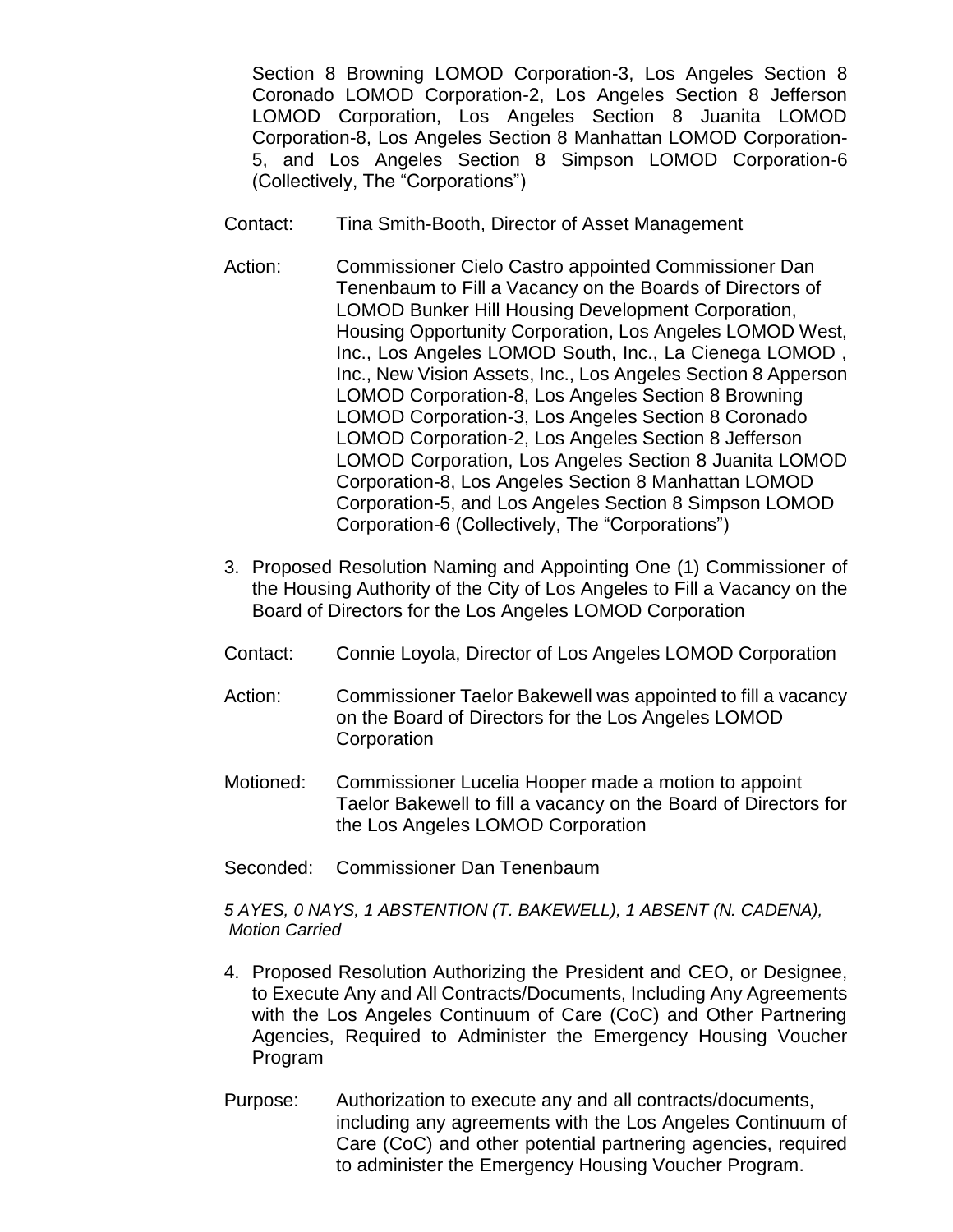| Contact: | Margarita Lares, Chief Program Officer  |
|----------|-----------------------------------------|
|          | Carlos VanNatter, Director of Section 8 |

| Action: | <b>APPROVED</b>                           |
|---------|-------------------------------------------|
|         | Motioned: Commissioner Delfino De La Cruz |
|         | Seconded: Commissioner Dan Tenenbaum      |

### 6 AYES, 0 NAYS, 1 ABSENT (N. Cadena), Motion Carried

- 5. Proposed Resolution Approving and Adopting the Fiscal Year 2021 Midyear Operating Budget Modification, Authorizing the President and CEO, or Designee, to Execute Any Required Budget Documents, Including Annual Contributions Contracts as Amended, and to Award and Execute All Required Contract Documents
- Purpose: The Budget Policy of the Housing Authority provides for the submission of a Midyear Budget Modification to the Board of Commissioners for consideration and adoption. As in past years, this Modification incorporates adjustments to both revenue and expenses to accommodate the final anticipated funding levels for federally-funded programs. In addition, important personnel changes are proposed.
- Contact: Marlene Garza, Chief Administrative Officer

### Action: **APPROVED**

Motioned: Commissioner Dan Tenenbaum

- Seconded: Commissioner Lucelia Hooper
- 6 AYES, 0 NAYS, 1 ABSENT (N. Cadena), Motion Carried
- 6. Proposed Resolution Authorizing Dedication of Nine hundred Ninety-Two (992) Section 8 Project-Based Vouchers to Eighteen (18) Permanent Supportive Housing Projects Selected Pursuant to Project-Based Voucher ("PBV") Notice of Funding Availability ("NOFA") No. HA-2021- 24 and Authorizing the President and CEO, or Designee, to Execute Any and All Contracts/Documents Required for the Program
- Purpose: Authorize dedication of project-based vouchers to permanent supportive housing projects developed in the City of Los Angeles, to house homeless and chronically homeless special needs disabled individuals, families, seniors, transition-age youth, and veterans.
- Contact: Carlos VanNatter, Director of Section 8

#### Action: **APPROVED**

Motioned: Commissioner Lucelia Hooper

- Seconded: Commissioner Dan Tenenbaum
- 6 AYES, 0 NAYS, 1 ABSENT (N. Cadena), Motion Carried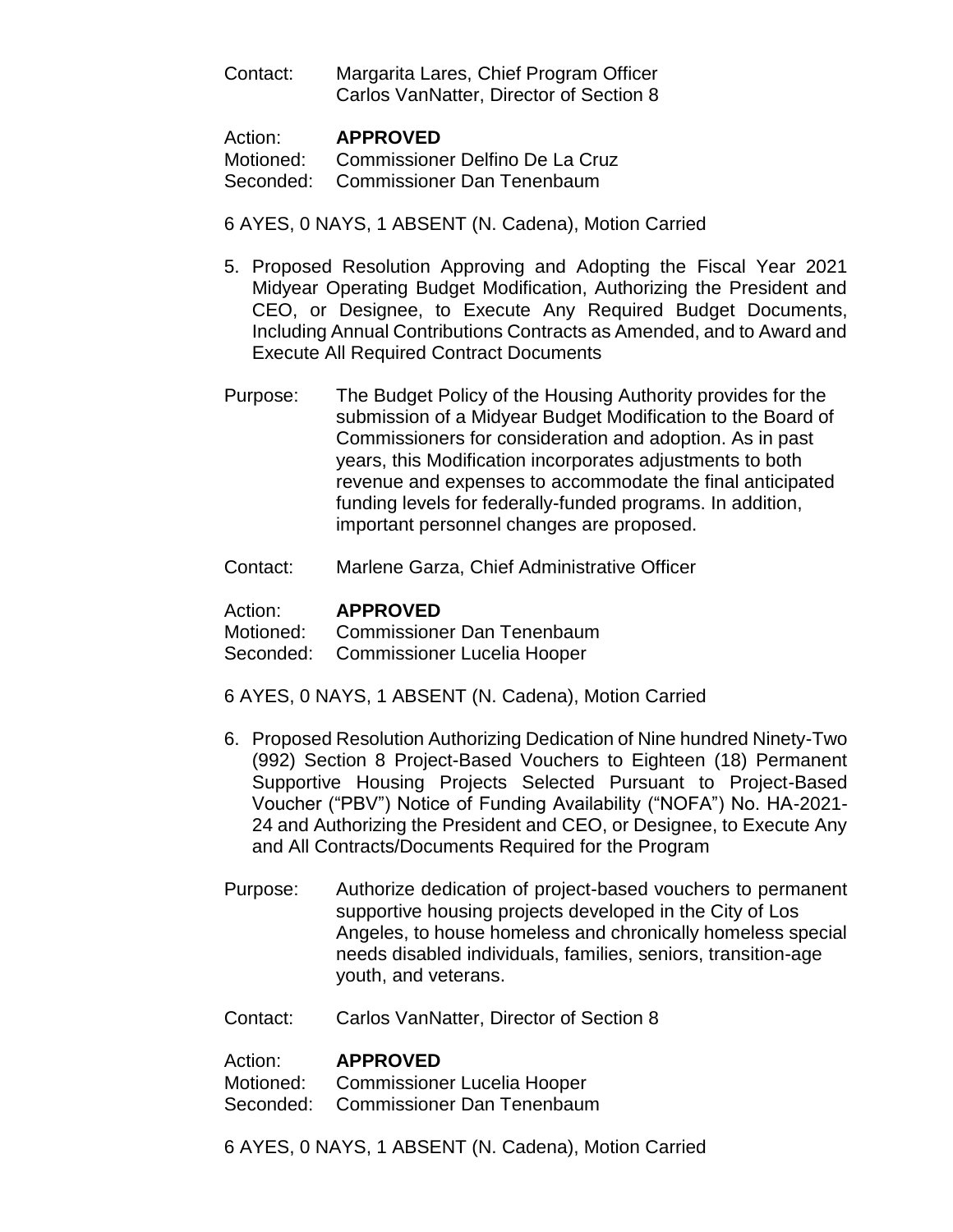- 7. Proposed Resolution to Authorize the Housing Authority of the City of Los Angeles to Submit Multiple Applications to the State of California's Homekey Program on its Own Behalf As Well As in Collaboration with the City of Los Angeles to Further the Goal of Expanding Options for Deeply Affordable Permanent and Interim Housing Solutions in the City of Los Angeles and to Authorize the President and CEO, or Designee, to Procure and Commit Resources, Execute Related Documents and Agreements and to Undertake Various Actions in Connection Therewith
- Purpose: To allow the Housing Authority of the City of Los Angeles to apply for a unique grant opportunity from the State of California to acquire property to rapidly sustain and expand housing for persons experiencing or at risk of homelessness. None of the authorizations requested remove the requirement for all acquisitions to be brought before the Board of Commissioners for future consideration.
- Contact: Jenny Scanlin, Chief Strategic Development Officer

# Action: **APPROVED**

Motioned: Commissioner Dan Tenenbaum

Seconded: Commissioner Delfino De La Cruz

- 6 AYES, 0 NAYS, 1 ABSENT (N. Cadena), Motion Carried
- 8. Proposed Resolution Authorizing the Housing Authority of the City of Los Angeles to Submit Applications for the State of California's CDBG – Coronavirus 2021 Homekey Set-Aside Program with the City of Los Angeles and Enter Into Related Sub-Recipient Agreements with the City of Los Angeles to Receive Up to \$6,950,000 for the Conversion of Three Project Homekey Sites to Permanent Housing As Well As Enter Into Construction Contracts to Complete Rehabilitation Work and Authorize the President and CEO, or Designee, to Undertake Various Actions in Connection Therewith
- Purpose: To allow the Housing Authority of the City of Los Angeles to partner with the City of Los Angeles to apply, on behalf of HACLA, for a grant opportunity from the State Department of Housing and Community Development to acquire additional funding for existing Homekey properties owned in whole or in part by HACLA or one of its instrumentalities, and enter into related sub-recipient agreements and construction contracts. The additional funding would be used to augment the existing budgets for the rehabilitation necessary to rapidly sustain and expand housing for persons experiencing or at risk of homelessness and impacted by COVID-19.
- Contact: Jenny Scanlin, Chief Strategic Development Officer

# Action: **APPROVED**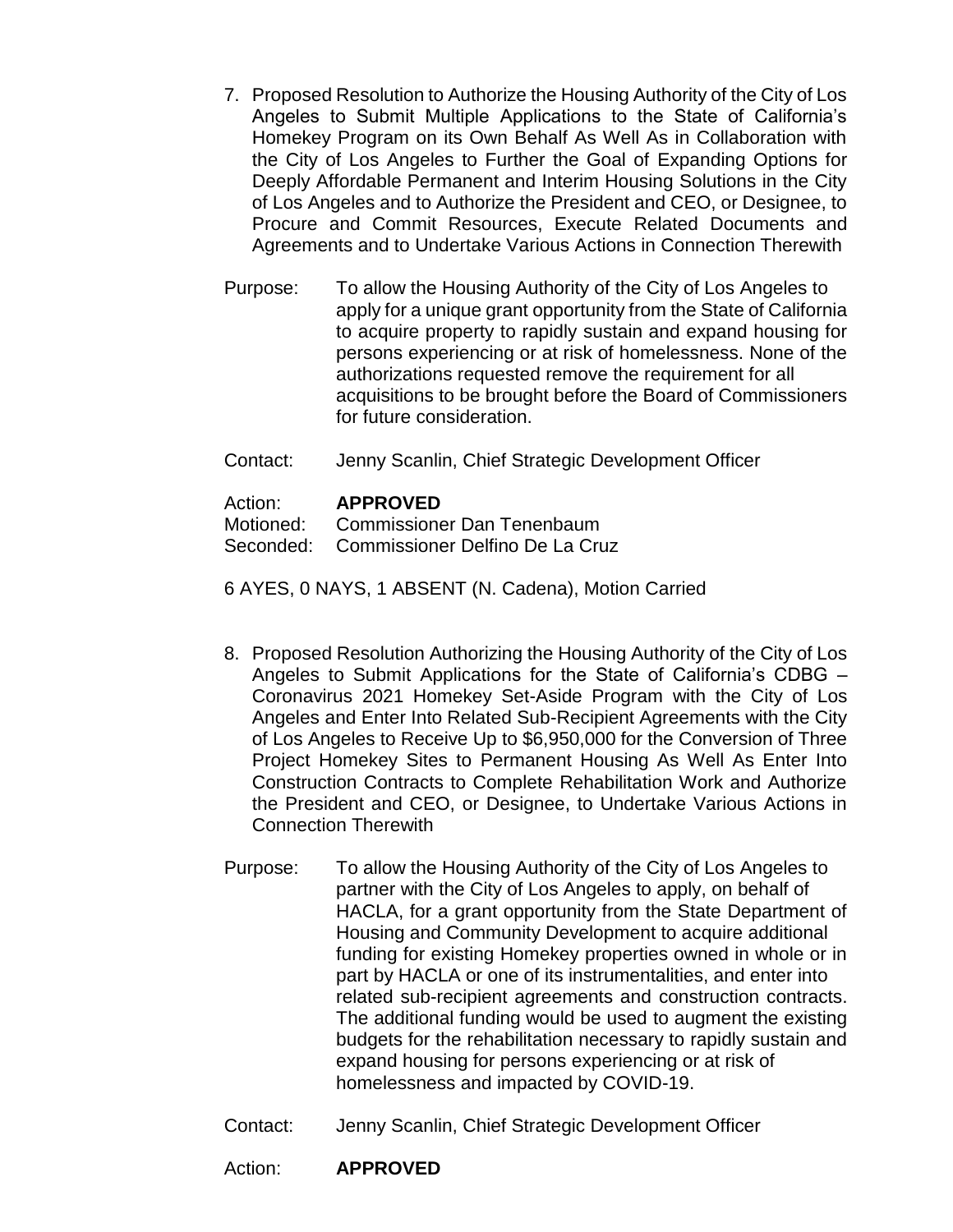Motioned: Commissioner Dan Tenenbaum Seconded: Commissioner Delfino De La Cruz

6 AYES, 0 NAYS, 1 ABSENT (N. Cadena), Motion Carried

B. Consent Items

Routine business items are assigned to the consent agenda. These items will be approved by the Board in one motion. A Commissioner may request any consent agenda item be removed, discussed or acted upon separately. Items removed from the consent agenda for separate action will be considered in the "Excluded Consent Items" section below.

- 1. Proposed Resolution Authorizing the President and CEO, or Designee, to Purchase One Year of Automobile Liability Insurance Coverage from the Housing Authority Insurance Group and Execute Related Documents
- Purpose: To purchase one year of automobile liability insurance coverage from the Housing Authority Insurance Group for an estimated cost of \$354,572. The automobile liability coverage provides financial protection for the Housing Authority of the City of Los Angeles and its employees against claims resulting from bodily injury liability and property damage from third party claimants.
- Contact: Annie Markarian, Director of Labor and Employee Relations

#### Action: **APPROVED**

Motioned: Commissioner Lucelia Hooper

Seconded: Commissioner Dan Tenenbaum

6 AYES, 0 NAYS, 1 ABSENT (N. Cadena), Motion Carried

- C. Excluded Consent Agenda Item(s) B2
	- 1. Proposed Resolution Authorizing the President and CEO, or Designee, to Accept the Clean Mobility Options Pilot Program Awarded by California Climate Investments in the Amount of \$1 Million to Be Used Towards an Electric Vehicle Lending Library Serving HACLA Section 8 Clients Enrolled in the Family Self-Sufficiency Program, and Execute Agreements and Documents Required to Initiate Work Under the Award
	- Purpose: On April 23, 2021, HACLA received notice of an award of \$1 million from California Climate Investments for its application to the Clean Mobility Options Pilot Program. In order to receive the grant funds, HACLA must enter into a grant contract and all necessary supplemental documents, certifications, and verifications including, but not limited to, required Clean Mobility Options forms and agreements with implementing partners on roles and responsibilities for CMO grant implementation. HACLA will install additional charging